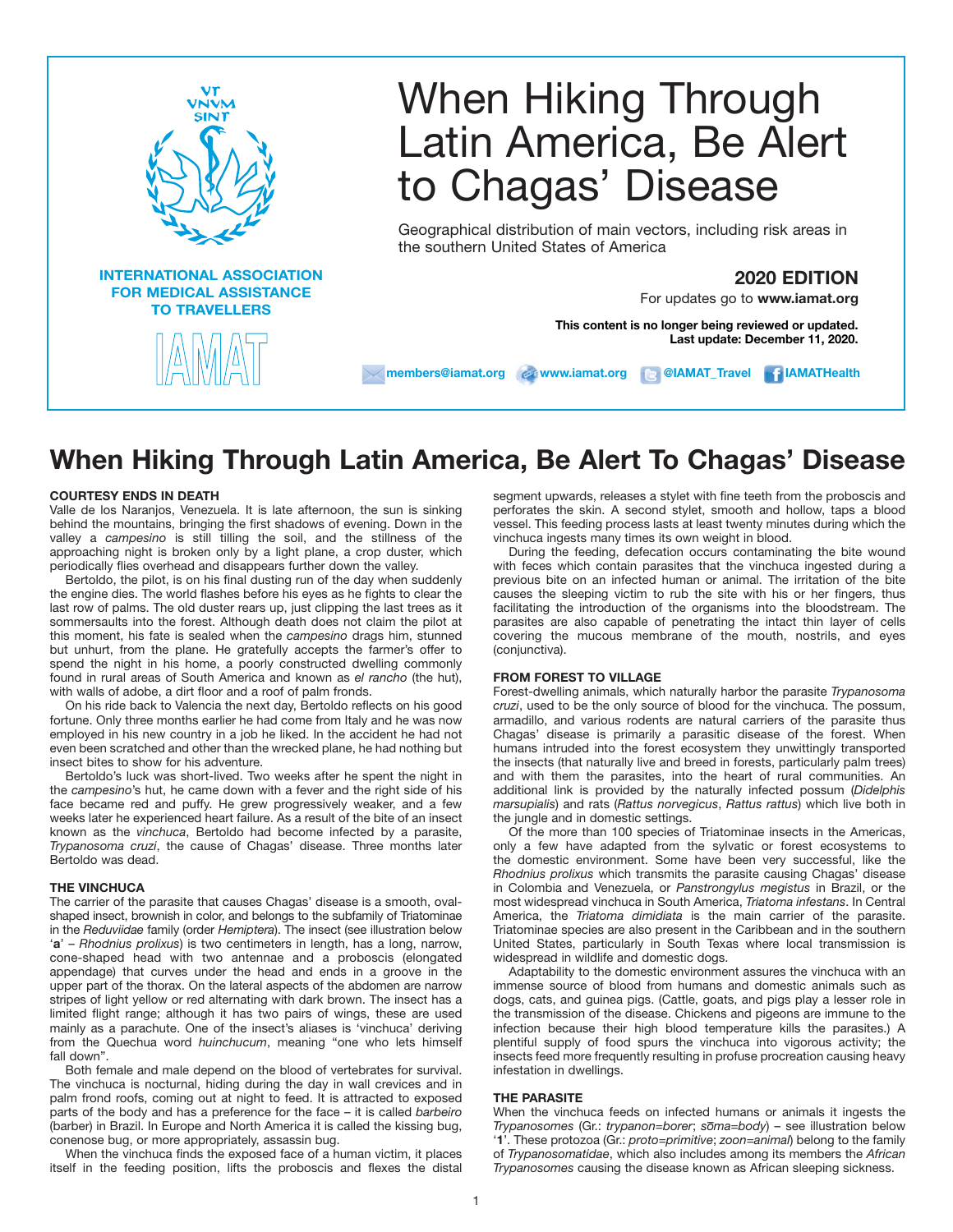Seen under the microscope the *Trypanosoma cruzi* has an elongated body with a whip-like flagellum on the anterior part which arises behind the nucleus and is attached to an undulating membrane running along the body.

The parasite evolves through a cycle of four phases, two phases in the vertebrate host and two in the gut of the insect. As soon as the *Trypanosomes* [at this stage called *Trypomastigotes* (Gr.: trypanon=borer; mastix=whip) – see **'1'**] reach the gut of the vinchuca, they undergo a physical transformation into *Promastigotes* [(Gr.: *prós=in front*; *mastix=whip –* the flagellum arises in front of the nucleus) – see **'2'**], a phase during which they reproduce to form new parasites called *Epimastigotes* (Gr.: epí=near; mastix=whip – the flagellum arises near the nucleus) – see **'3'**. These move to the rectum of the insect, resuming their former shape, and are expelled with the feces infecting the new victim.

Having perforated the skin, the *Tryposmastigotes* invade the cells of the adjacent fat tissue, where they transform themselves into *Amastigotes* (Gr.: a=without; mastix=whip) – see **'4'**. These round-shaped parasites reproduce in large numbers forming a pseudo-cyst which distends the membrane of the fat cell until it bursts. Before the pseudo-cyst bursts, the *Amastigotes* will again assume the shape of *Trypomastigotes*, and when released into the bloodstream will rapidly invade the cells of various organs of the body, most frequently the heart. There they will again multiply and grow into pseudo-cysts, which will burst and release the parasites to invade more healthy organ cells. The cycle repeats continually.

# **THE DISEASE**

At the site of introduction of the parasite, usually the face, a hard violethued swelling appears after one week. This lesion is called "chagoma de inoculación," after Dr. Carlos Chagas who first described it. In the majority of newly infected persons the *chagoma* affects the skin of the eyelid or the conjunctiva called 'Romaña's sign'. This signals the localized reaction to the presence of parasites as the white blood cells and other elements of the body's defense system surround the clusters of parasites in the fat cells, destroying both fat cells and parasites.

Inevitably however, some parasites escape and reach the bloodstream invading the heart, brain, liver, and spleen, producing a generalized acute form of the disease in about two percent of patients, mostly small children. Fever, rashes, loss of appetite, diarrhea and vomiting, swollen lymph nodes and an enlarged liver are symptoms in this acute phase. In severe cases, meningoencephalitis or inflammation of the brain occurs, mostly in children, and may lead to death.

In adults, the acute infection of the heart is the main manifestation, causing the heart muscle to become enlarged in direct proportion to the intensity of the infection. As soon as the parasites enter the cells of the heart, the defense mechanisms begin to act. The tiny blood vessels dilate and plasma fluid escapes through the walls, inundating the spaces between the fibers of the heart muscle.

At the same time, white cells and other elements of the body's defense system will surround the infected fibers initiating the process of phagocytosis (Gr.: phagein=to eat; kútos=cell) crushing the parasites and

the infected fibers to bits and swallowing them up with enzymes. The lesions thus produced, decrease the contractility of the heart reducing its output which leads to heart failure. Approximately 10 percent of patients die during this acute stage of infection. Bertoldo, the person in our story, died of this acute form of the disease. However, his death left a legacy to medical research. The strain or subspecies of the parasite that killed him (named 'Bertoldo strain' after him) is still being cultured in laboratories and used by scientists to study the impacts of the parasite on the heart.

In most cases, however, patients who experience an acute heart infection will see their symptoms subside within four to eight weeks and the victim continues to live an apparently healthy life, joining the large population of infected persons without any history of illness. This condition represents the majority of victims with Chagas disease: Displaying no visible manifestation of the disease, it may go unrecognized for years until a routine blood test discloses it. By then, they have unknowingly become a human reservoir for the infection and contributed to the propagation of the lifecycle of the parasite.

Although latent in its manifestations, the infection gradually progresses, surfacing after 10 or 20 years in the form of chronic heart disease. During this time, the infected heart muscle fibers are slowly replaced by scar tissue, thinning the walls of the heart, sometimes so severely that, at the apex, it bulges out like a balloon (aneurysm). The scar tissue and the thinning of the walls affect the dynamics of the heart so severely that irreversible heart failure results with death occurring within a year. In some cases, the parasites infect the fibers along the impulse-conducting system of the heart, causing disorders of the rhythm which may lead to sudden death unless a pacemaker is implanted.

Studies of chronic Chagas' disease patients indicate that not only the central nervous system but also the peripheral nervous system are irreversibly damaged by the parasites, causing partial paralysis, convulsions, psychiatric abnormalities due to lesions in the brain tissue, loss of motor sensitivity due to damage done to the spinal chord, and changes in bodily functions due to the damage caused to the autonomous nervous system.

In some areas, chronic Chagas' disease often manifests itself in the digestive tract, called *megaviscera*, most commonly affecting the esophagus and the colon. Difficulty in swallowing and severe constipation are signs of parasitic infection in these organs.

#### **SOCIAL IMPLICATIONS**

Chagas' disease is a serious health problem in rural Latin America. Between 16 and 18 million persons are infected and an estimated 100 million are exposed to this affliction which impairs the physical activity of persons during their most productive years. The disease mostly affects people living in poor socio-economic conditions and drastically reduces their life expectancy.

Internal migration of rural populations has brought the infection to the periphery of cities like São Paulo, and in some countries the disease has reached the interior of urban areas like Cochabamba in Bolivia and Guayaquil in Ecuador.

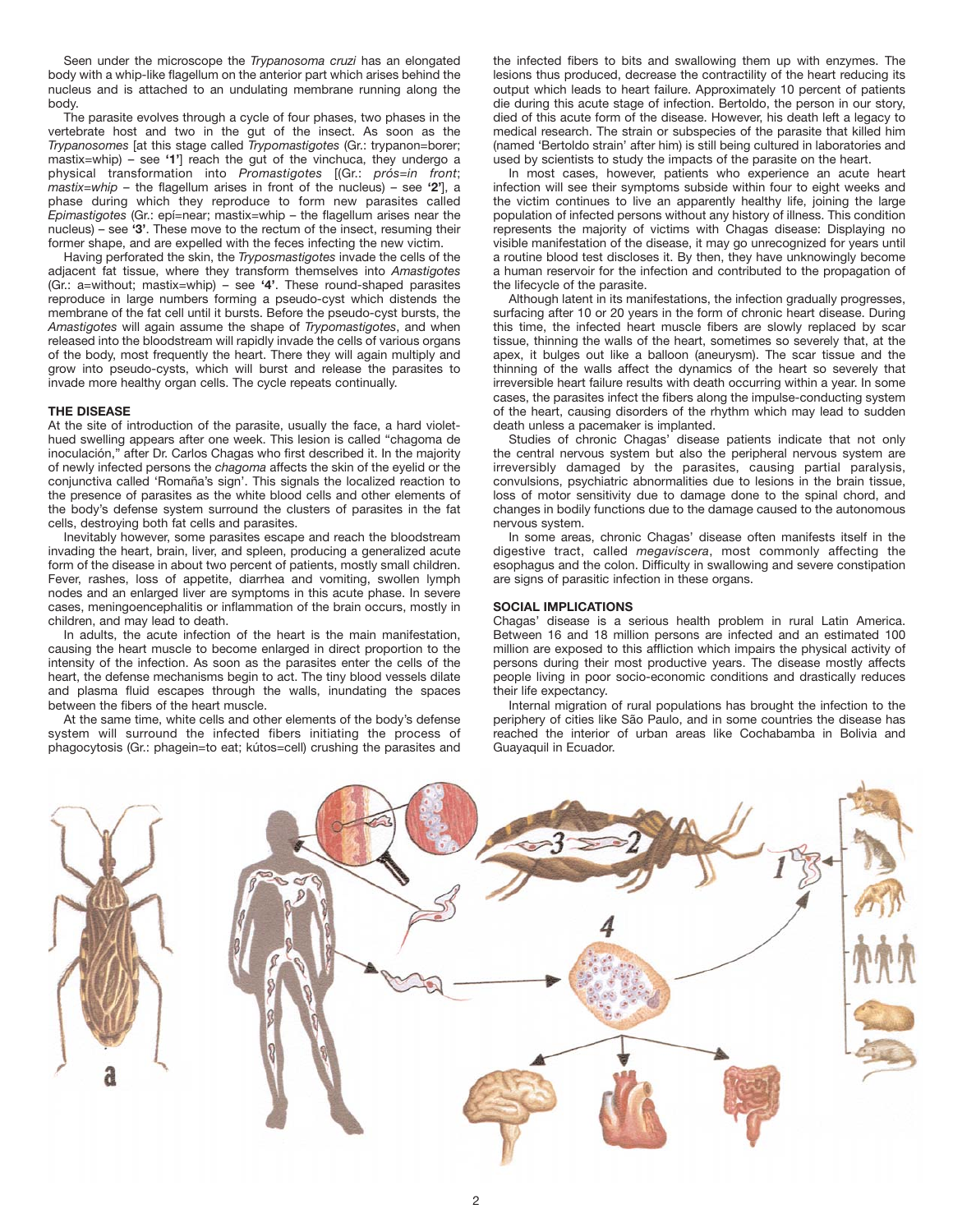Besides spreading the infection to towns, the migration of infected persons poses an additional risk through blood transfusions and organ transplants. Congenital transmission from infected mother to child occurs not only in rural areas but has become a problem in many urban areas. Some people are eager to sell their blood and infected blood donors sometimes slip through the screening procedures set up by health authorities. Surveys of blood bank donors indicate a 60% infection rate in the Santa Cruz, Bolivia area. Another source of Chagas' disease transmission can occur by ingesting foods and fruit juice contaminated with the feces of infected Triatominae insects.

To assess the extent of Chagas' disease, routine surveys are conducted throughout Latin America. In Buenos Aires, the National Health Department conducts daily screening programs, and for every 100 people examined finds one unsuspecting person with the infection.

The drugs benznidazole and nifurtimox are effective in killing the parasites in the acute phase of the disease, but not all strains of the parasite are susceptible to the drugs.

Drug treatment in the chronic phase of the disease may clear the patient of parasites. However, in cases where lesions to the heart, brain and other organs have already occurred, treatment will not reverse the damage but may arrest further deterioration.

#### **PREVENTION**

Improved housing, which requires extensive changes in existing economic and social conditions, is fundamental to any plan to control and prevent Chagas' disease. Some countries, such as Argentina, Brazil, and Venezuela, the most active in control efforts, have national policies, but these are still far from being fully implemented.

The elimination of the parasite-carrying insects is another major step in the prevention of Chagas' disease. Trials with DDT have not been successful. The chemical gammexane (benzene hexachloride) has proven highly effective, but it must be applied at least three times a year since the eggs of the vinchuca are not affected by the chemical. Dieldrin, of the same chemical family, has also been used with good results.

Fumigant canisters and insecticidal paints have been successfully used in pilot studies in Argentina and Brazil. They have proven to be cost effective and efficient in reducing the vector infestation rates in rural dwellings.

#### **IMPACT OF CHAGAS' DISEASE ON THE INTERNATIONAL TRAVELLER**

Because of the nature of travel and accommodation, hikers and campers are particularly vulnerable to Chagas' disease. It is essential that travellers have some knowledge of the disease and how to avoid it. The same applies to people working in the interior of the country such as aid personnel, missionaries, archeologists, anthropologists, geologists, and birdwatchers.

Business travellers spending the night in the periphery or suburbs of cities ought at a minimum to check for insects in their bedrooms.

Chagas' disease is insidious – an international traveller passing through endemic regions of Central and South America may become infected, but may remain apparently healthy until the first signs of chronic heart disease appear years later. Chagas' disease is rarely diagnosed outside Central and South America since the symptoms of this chronic form mimic those of coronary heart disease.

At present, no drugs or vaccines are available to prevent the establishment of the infection in the body.

See IAMAT's Chagas' Disease Risk Chart below showing infected regions. The principal vectors are also mentioned, including the altitude at which the risk may occur, as some insects, like *Triatoma infestans*, still thrive at 3500m / 11,483ft.

# **RULES FOR PREVENTING CHAGAS' DISEASE**

- When travelling in endemic areas, do not sleep in huts since the infectioncarrying insects shelter in the palm frond roofs and in the wall cracks.
- When choosing a campsite, stay away from palm trees; do not set your tent close to stone or wood piles where the insects may be hiding.
- When checking into modest or older hotels (alojamientos), search for hidden insects under the mattress, behind picture frames, in drawers, or dark corners of the room. Carry repellents and insecticides with you.
- Before sleeping, apply insect repellent to exposed parts of your body (available in sprays, lotions, and towelettes), which may help to keep the insects away. Any commercially available preparation containing DEET (N, N-diethyl-meta-toluamide) is suitable.
- Use bed nets to prevent contact with insects. Put a cloth over the bed net to prevent the feces of infected insect from falling on you.
- Protect your hands with a cloth, paper, plastic, or gloves if it is necessary to handle the insects.
- If you require medical or surgical treatment involving blood transfusions, avoid private hospitals (clinicas) where blood donors may not have been adequately screened. There is no risk of becoming infected this way at a university or civic hospital in a major city. In Argentina, Brazil, Chile, Honduras, Uruguay, and Venezuela blood bank screening is compulsory by law.
- Avoid ingesting foods and fruit drinks from unknown sources such as street vendors or outdoor markets.

# **HISTORICAL OUTLINE**

**1907, State of Minas Gerais, Brazil:** Carlos Chagas, while investigating malaria in Brazil, observed the presence of a protozoan (which he later named *Trypanosoma cruzi* in honor of Dr. Oswaldo Cruz) in the intestine of the Triatominae insect *Panstongylus megistus.*

Two years later, he described the same parasite in the blood of a child with fever and enlarged lymph nodes of the neck. He proved the *Trypanosoma cruzi* to be the cause of a disease common in some areas of Brazil.

Dr. Chagas' discoveries made him the first person in the history of medicine to describe all the different aspects of a disease. He discovered the parasite and its developmental phases, described the vector and the cycle of infection both in the sylvatic and rural environment, and clarified the signs and symptoms present in each phase of the disease. However, Dr. Chagas believed that the parasites were introduced into the victim through the saliva of the infected vectors.

**1912:** E. Brumpt challenged Dr. Chagas' interpretation and was able to prove that the parasites were transmitted through the feces eliminated by the insect during feeding.

**1939, Tucumán Province, Argentina:** The findings of Dr. Chagas did not attract the interest of the Brazilian medical profession until the Argentinian Dr. Salvador Mazza, conscious of the social impact of the disease, invited physicians from Argentina to collaborate with him on a systematic investigation to study the extent of the disease.

**1960:** Experimental campaigns against the disease carried out in the 1950s in South America were replaced by systematic national programs with Argentina, Brazil and Venezuela in the vanguard.

**Late 1990s:** Uruguay and Chile declared their countries free of *T. infestans* transmission.

**2006:** Brazil declared itself free of *T. infestans* transmission in urban and suburban areas. However, the infection continues to be present in rural areas.

**2009:** More work lies ahead and only the elimination of poverty and improvement of living conditions for all will bring Chagas' disease under control.

# **CHAGAS' DISEASE RISK CHART**

# **ARGENTINA**

Chagas' disease is endemic in rural areas below 3600m in the following northern provinces: Catamarca, Chaco, Córdoba, Entre Ríos, Formosa, La Rioja, Mendoza, Salta, San Juán, Santiago del Estero.

Intensive public education and eradication programs are ongoing and have dramatically reduced the house infestation rates of the vector T. infestans. All blood donations in the public health sector are screened for Chagas' disease.

Main vector: *Triatoma infestans*.

# **BELIZE**

Risk is present in forest (sylvatic) ecosystems. Sporadic cases of human infections are reported. Blood supply screening is mandatory. Main vector: *Triatoma dimidiata*.

#### **BOLIVIA**

Chagas' disease is endemic throughout rural and suburban areas below 3600m, with very high human infection rates reported from the departments of Cochabamba (including the city of Cochabamba), Sucre, Tarija, and Santa Cruz.

Main vectors: *Triatoma infestans*, *Triatoma sordida*. The insect is locally known as 'vinchuca'.

# **BRAZIL**

In 2006, urban and suburban areas were declared free of transmission by *T. infestans* (the most domesticated vector) due to extensive public education and eradication programs. However, the extent of human infection in remote rural areas, especially in the Amazon region, is unknown and might be aggravated by increased settlement, deforestation and destruction of forest (sylvatic) habitats. Vectors and wild animal reservoirs are present throughout Brazil.

Main vectors: *Triatoma infestans*, *Panstrongylus megistus*, *Triatoma brasiliensis*, *Triatoma sordida*. The insects are locally known as 'barbeiros'.

#### **CHILE**

The entire country has been declared free of Chagas' disease transmission since 1999. Blood supply screening is mandatory.